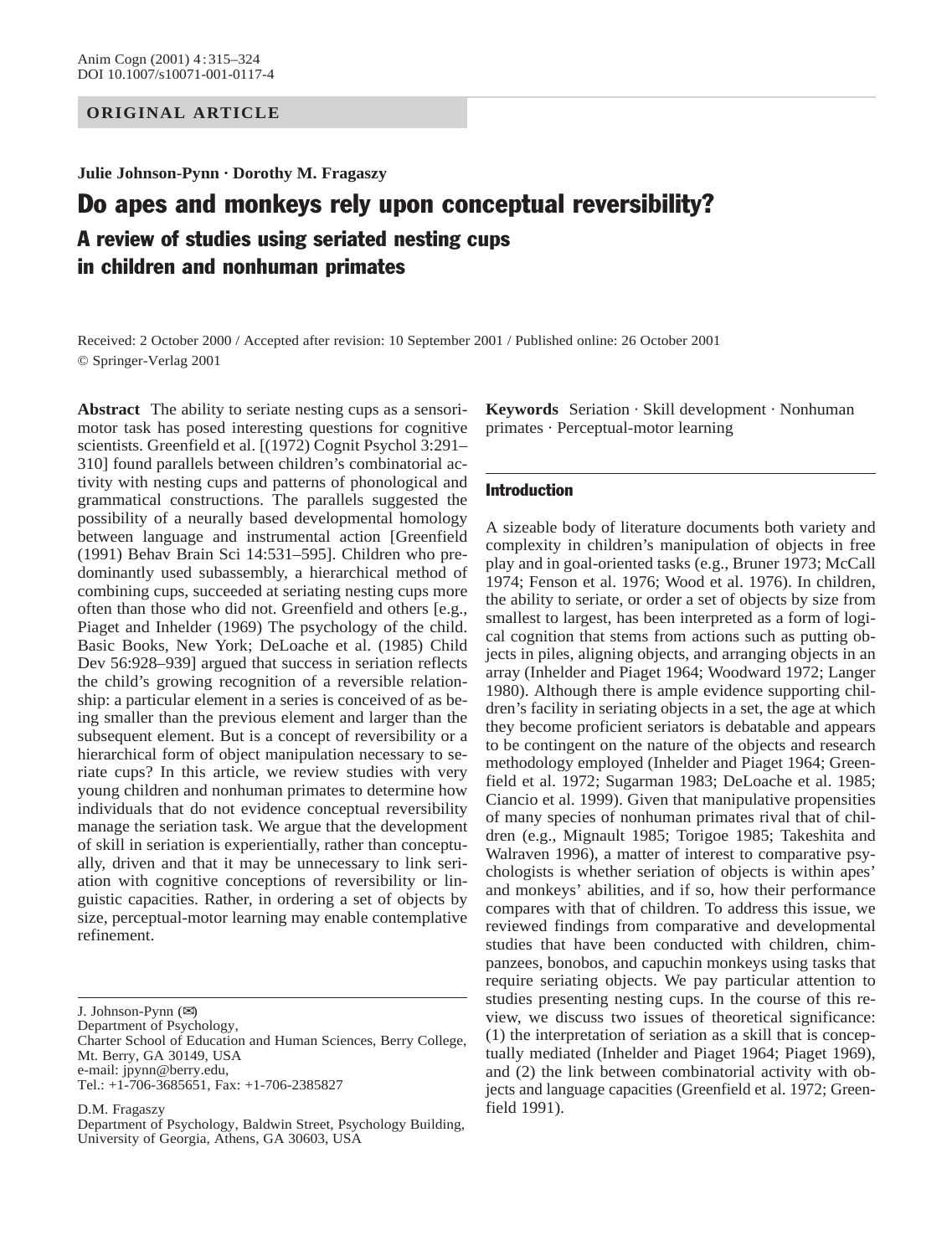# Is a concept of reversibility necessary for seriation ability?

Piaget (1969; see also Inhelder and Piaget 1964; Piaget and Inhelder 1969) proposed that seriating objects in a sensorimotor task was a basis of logicomathematical reasoning in that seriation involved understanding the additive relationship (and the reverse relationship, subtractive) among elements in a set. By conducting experiments requiring children to order sticks (using five to ten sticks) in an array from smallest to largest, Piaget was able to identify three developmental stages of seriation. In stage 1 (4 years old), the child has a binary concept of size when attempting to order the sticks. In other words, the child proceeds by selecting a stick, comparing it with another, and making a binary decision: one stick is smaller than the other. At best, the child at this stage is able to seriate two or three elements in a subseries but cannot incorporate all members in a single series. In stage 2 (6 years old), the child proceeds by trying many arrangements, incorporating all of the sticks into the array, and is often successful. Piaget (1969) termed seriation via trial and error at this stage non-operational seriation. He noted that if the child was given a stick to insert in the series, the child typically disassembled the array and started arranging the sticks in order from scratch. In operational seriation, or stage 3 (7–8 years old), the child systematically selects sticks and places them in a seriated array with minimal hesitation and while making very few errors. Additionally, the child is able to insert new items in the series correctly without starting from scratch. Piaget (1969) argued that successful seriation, and especially the ability to insert an element into a series, reflected the child's growing recognition of a reversible relationship, that one element in a series could be both larger than the previous element and smaller than the subsequent element. Thus, the role of a member reverses depending on whether the additive or subtractive relation is being considered. Piaget interpreted consistent seriation as a skill that is driven by the concept of reversibility, an abstract cognitive construct that reflects understanding of ordinal relations.

We perceive serious flaws in Piaget's treatment of the development of seriation. First, Piaget's reliance on the concept of reversibility to account for operational seriation in stage 3 fails to explain why seriation could be accomplished consistently, even if errors occurred. We are unwilling to accept Inhelder and Piaget's assertion that seriation in stage 2 is accomplished with a "primitive form of reversibility" as compared to "operational reversibility" in stage 3 (Inhelder and Piaget 1964, p. 287). Piaget left the differences between primitive reversibility and operational reversibility unclear. Additionally, we are left with the question of how and when the concept of reversibility develops in the child. Inhelder and Piaget (1964) state that reversibility originated in the child's sensorimotor activity, implying that perceptual-motor schema underlie the coordination of actions and development of relational understanding. Piaget's attempts to clarify the

role of perception in developing seriation skill, however, are vague and wrought with ambiguities. On the one hand, perception of an ordered variability in size among elements contributes to the child's growing ability to arrange elements in a series. On the other hand, sensorimotor schema rather than perceptual schema are hypothesized to be the basis of seriation abilities (Inhelder and Piaget 1964). When examining presuppositions and methodology of the Genevan group, there is an untenable dualism between perception and action in the development of operational thinking (see Gibson 1987 for a related discussion). To illustrate, in one variation of the seriation task, tactile seriation, the child is asked to seriate ten sticks that differ in length by 0.8 cm. An opaque screen blocked their vision while they manipulated the sticks. Inhelder and Piaget (1964) report that 100% of 4-year-old children failed to seriate the sticks, 29% of 6-year-olds were able to seriate the sticks by trial and error, and 33% of 8- to 9-year-olds used the operational method (as outlined above in stage 3 seriation). It is not surprising that young children had such a difficult time with this task. Without the aid of vision, other perceptual, motor, and memory demands increased substantially. Many factors related to performance, such as attention, memory, motor skills, and comprehension of instructions must be considered in explaining children's performance on different variations of the seriation task.

Piaget and Inhelder must have recognized that reducing the number of perceptual modalities would impact performance on the seriation task. Their argument that operational seriation can be dissociated from seriation that arises from "graphic factors" or perceptual schema alone trivializes the importance of integrating components of a child's instrumental action system. Integration of vision, touch, memory, and movement planning and execution are essential for effective instrumental manual action in young children (see Bernstein 1967 and Case 1985, 1991 for related arguments). Although the premise of Piaget's structuralist theory is that developing capacities in perceptual and motor systems constrain and direct development, the contribution of these systems to developing cognitive constructs was inadequately articulated by Piaget and his colleagues (Bruner 1973; Gibson 1987, 1988).

The role of perception, action, and planning in children's manipulative play with objects was addressed in a subsequent study by DeLoache and her colleagues (1985; see also Sugarman 1983). These authors chose a much younger sample of children (age range of 18–42 months) compared with that of Piaget. Moreover, a set of seriated nesting cups was used instead of seriated sticks, thereby providing children with functional feedback during manipulation. DeLoache et al. (1985) chose to analyze children's errors and error corrections in pursuit of seriation to identify thought processes (e.g., monitoring one's actions with cups) and learning processes (e.g., generation and effective utilization of combinatorial methods of combining cups) in children working on a seriation problem. The authors argued that for young children to solve a seriation problem, errors must be detectable: that is, some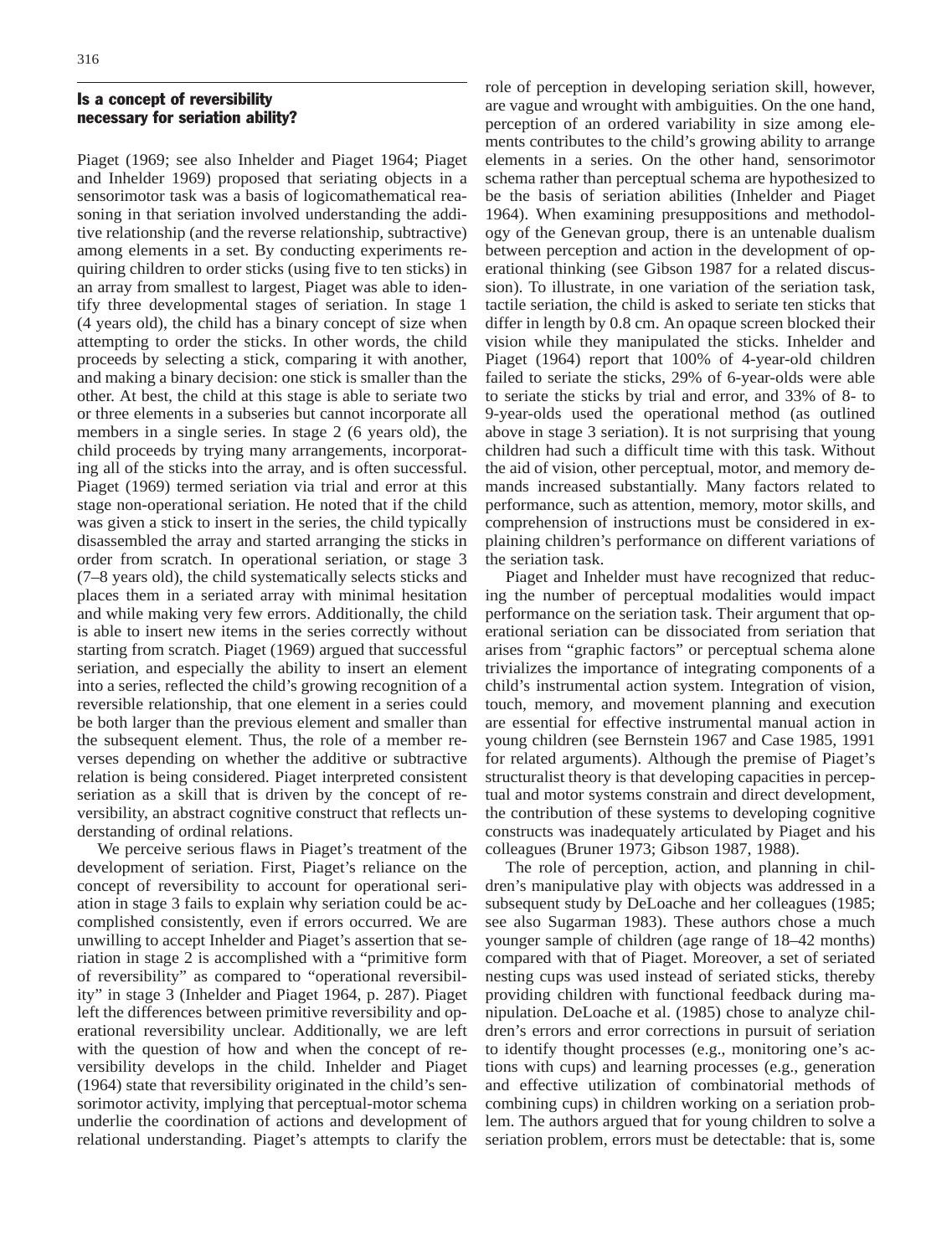feedback as to progression toward the solution must be available. This is the case in seriating nesting cups but is not apparent in the Piagetian stick task. By examining movement sequences in detail, De Loache et al. showed that procedural knowledge, in addition to structural knowledge, is relevant to the ability to seriate objects. Thus, the method and explanatory scope of DeLoache et al.'s investigation went above and beyond the supposition that abstract conceptual properties, such as reversibility, simply unfold from haphazard exploratory schemas as the child matures.

What DeLoache et al. (1985) found was that children as young as 24 months were able to seriate five nesting cups, and nearly all of the 42-month-old children were successful. These data indicate that the capacity to seriate objects is a skill that is developing at a much earlier age than Piaget predicted. Although seriation was within young children's abilities, more than half of children's actions with cups were errors (i.e., did not result in two or more cups being seriated). Interestingly, 61% of their mistakes were followed by correction attempts, suggesting attention to feedback from their combinatorial attempts. Additionally, differences were observed in how children of different ages attempted to correct their errors, with younger children being more likely to force seriation (i.e., by pushing a large cup onto a small cup) or decompose part of a stack without immediate subsequent reordering of cups. Older children were more likely to try an alternative base cup or top cup before decomposing the entire working stack, and they were more likely to reverse an unsuccessful attempt immediately by switching the position of a small base cup and large top cup. Children's perseverance at the task, coupled with varying combination orders after an error, contributed to their success.

## Studies with children and nonhuman primates

A similar empirical approach to a seriation problem was adopted in subsequent studies comparing the performance of seriated nesting cups in children and adult apes and capuchin monkeys (Johnson-Pynn et al. 1999; Fragaszy et al. 2002). Obviously comparisons of the performance of subjects of different species and ages should be interpreted carefully. Adult apes and monkeys can solve some tasks where human children cannot, and vice versa. Variations in task performance or an understanding of task requirements may be attributed to different rates of ontogenetic development of mental, physical, or social attributes. However, given that heterochrony is common in phylogenetically related species, comparisons of nonhuman primates with humans of any age retain the possibility of enhancing our understanding of cognitive capacities and prompting alternate interpretations of commonly observed behaviors or developmental trends in certain species (Gould 1977). Indeed, this point is made in Greenfield's (1991) article in which she compares the performance of children nesting seriated cups to the performance of Kanzi, an adult bonobo.

Consistent with previous studies (Greenfield et al. 1972; DeLoache et al. 1985), we found that young children (11-, 16-, and 21-month-olds, *n*=12 in each age group) were rarely able to seriate five cups, although the ability to do this increased significantly with age. Only 2 of the 36 children tested were able to seriate a middle sixth cup into a previously seriated five-cup set. The performance of the children contrasts with the far better success of our nonhuman subjects (five chimpanzees, three bonobos, and four capuchin monkeys; see Figs. 1, 2). Apes and monkeys constructed seriated sets with five cups on at least half of their trials, and only one subject from each genus (*Pan* and *Cebus*) failed to seriate five cups or to insert a middle sixth cup into a previously seriated set. On some trials apes and monkeys were able to insert the sixth cup without disassembling the set, but on other trials, their first attempt to seriate the sixth cup failed, and they resorted to seriating the six cups from scratch. The three most proficient nonhuman seriators were Xenon (*C. apella*), Austin, and Sherman (*P. troglodytes*). The two chimpanzees happened to have had prior experience in a seriation task. Xenon, a novice at this task from the outset, was observed to seriate up to ten cups in

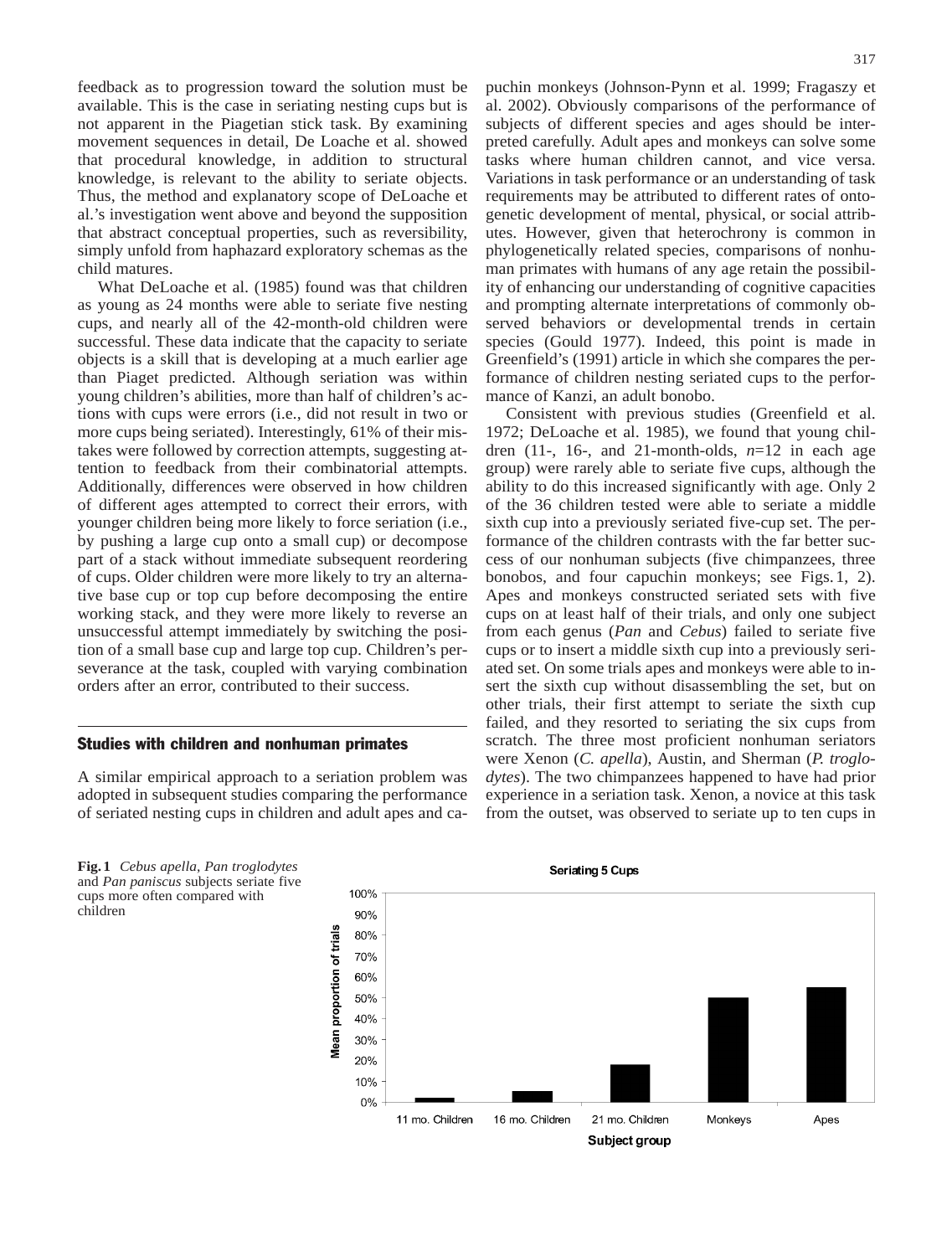Seriating a 6th (middle) Cup 100% 90% **Mean proportion of trials** 80% 70% 60% 50% 40% 30% 20% 10%  $0%$ Children (N=2) Apes (N=7) Monkeys (N=3)

of a previously seriated five-cup set more often compared with children

subsequent trials, putting his performance on par with that of Ai, the language-trained chimpanzee at Kyoto University (Matsuzawa 1991).

Some subjects were more efficient than others in constructing five-cup seriated sets. Apes and 21-month-old children were the most efficient, executing the fewest number of moves to construct five-cup seriated sets (see Fig. 3). Monkeys and 11-month-old children were the least efficient in seriating five cups, using nearly twice the number of moves as compared with the most adept subjects. This is a puzzling result, given that monkeys achieved a moderately high seriation success rate and 11-month-old children did not. Perhaps the youngest children did not evaluate the outcomes of their actions with respect to the overall goal of seriation or did not recognize seriation to be a goal. The monkeys comprehended seriation as a goal but were not reliably systematic in monitoring their actions toward reaching this goal, which contributed to a high frequency of actions with cups in pursuit of seriation. This explanation seems likely given that the 11-month-

Mean frequency of moves in successful trials 35  $3<sub>C</sub>$ 25  $20$ 15  $10$ 5  $\overline{0}$ 11 mo. 16 mo. 21 mo. Monkeys Apes Children (N=1) Children (N=5) Children (N=9)  $(N=3)$  $(N=7)$ Subject group

#### **Number of Actions to Seriate Cups**

**Fig. 3** *Cebus* subjects and 11-month-old children execute more actions to seriate five cups compared with *Pan* subjects and older children

olds tended to bang cups together or against the floor, seemingly being as interested in hearing noises that the cups made as they were in combining them (A. Galloway, personal communication). In contrast, the monkeys' tempo of making multi-cup structures was steady during test trials, although the style of manipulation varied from careful placement to less-controlled handling of the cups.

Three chimpanzees and one capuchin were able to insert the middle sixth cup into the five-cup seriated set in the minimum number of three actions: removing the top two cups and nesting them into the middle third cup (subassembly), followed by moving this three-cup set as a unit into the bottom two cups (subassembly; see Table 1). Another less efficient strategy requiring four actions entailed removing the top cups and successively potting the middle sixth cup and the top cups in the set one at a time. Two capuchins and three chimpanzees utilized this strategy. Although bonobos were able to insert a middle sixth cup into the existing series, no bonobo was as efficient as the capuchins or chimpanzees. One of the children (16 months old) who managed to insert the middle sixth cup used the minimal number of three actions on a single trial, while the other successful child (21 months old) typically seriated the middle sixth cup using an average of 15 moves. This child's first action was to nest the middle cup in the top of the set. Following this unsuccessful attempt, the child disassembled the set and seriated the six cups from scratch. The direct manner in which capuchins and chimpanzees succeeded in inserting a cup into the middle of a series suggests planning and incorporating relational properties of the cups. The task of inserting a sixth cup was more challenging for the children.

To study further errors (e.g., attempting to place a large cup into a smaller nested pair of cups) and the nature of error corrections, we compared the performance of apes and monkeys with a sample of eight older children. These children, between 24 and 36 months of age, were able to seriate five cups and advance to trials where they had to insert a middle sixth cup. We scored the actions that each subject used to seriate a sixth cup. Each action was coded with regard to how it contributed to or worked against seriation of six cups. Analysis of these data revealed striking similarities in the incidence of children's and nonhumans' mistakes and in their correction attempts (see Tables 1, 2). Generally, subjects tended not to make errors. The percentage of moves that were mistakes was under 35% for all subjects. The fewest errors were made by one 30-month-old (20% of actions), one 32-month-old (20%), and one capuchin monkey (9%), while several ape subjects and one 30-month-old made the greatest number of mistakes (ranging from 34% to 56% of their actions). Additionally, the percentage of actions that involved repeating the previous incorrect action was low for apes and monkeys (8% and 5%, respectively), and only one child repeated mistakes, constituting 10% of her actions.

As shown in Table 2, the most typical response to making an error was placing the working cups aside and selecting other cups to combine (strategy 3). In other words, human and nonhuman subjects often left the problem

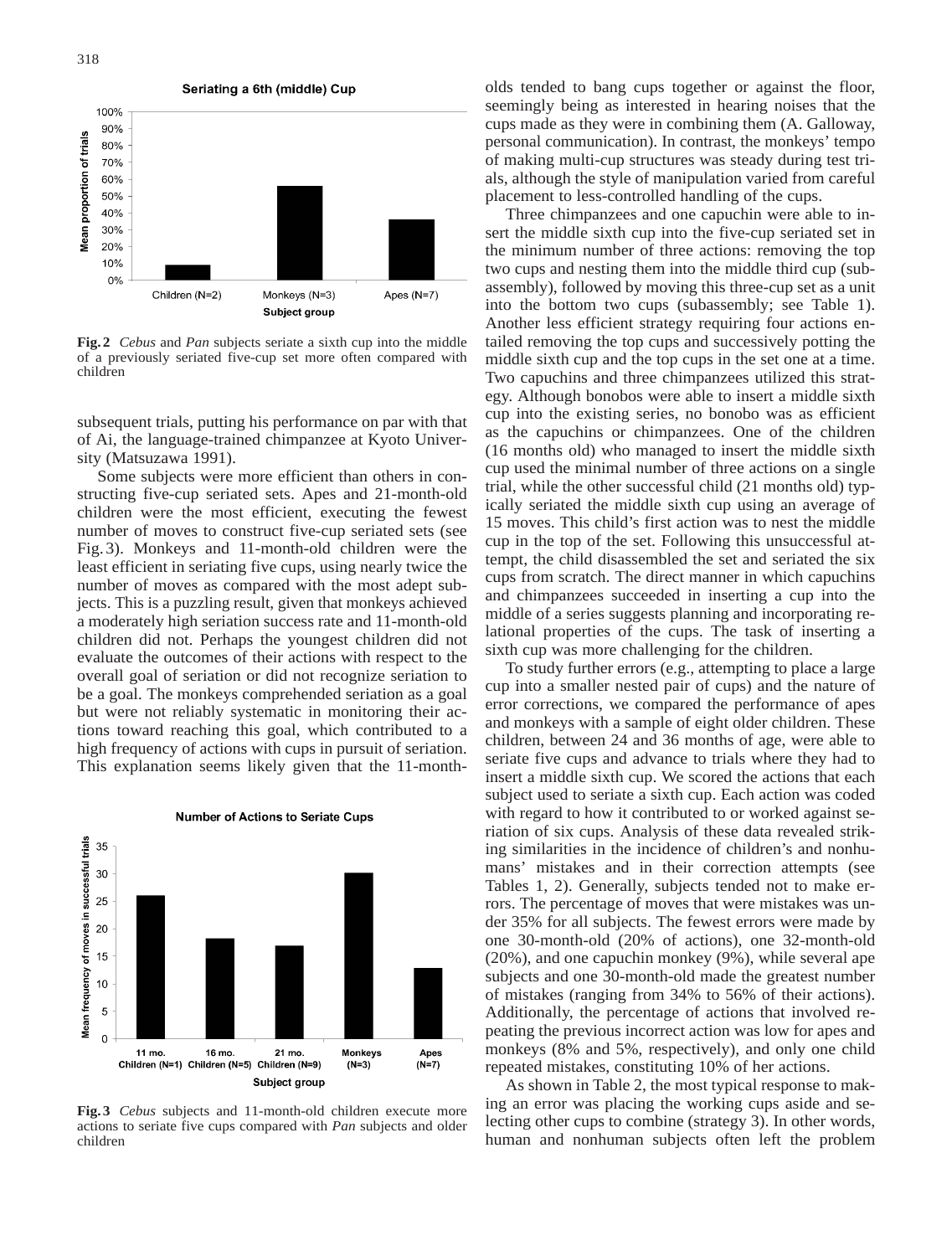**Table 1** Frequency of inserting a sixth cup into the middle of a previously seriated set using two methods

| Subjects <sup>a</sup> | Using three moves<br>(Remove top cups,<br>two subassemblies) | Using four moves<br>(Remove top cups,<br>three pots) |  |  |  |
|-----------------------|--------------------------------------------------------------|------------------------------------------------------|--|--|--|
| Capuchins             |                                                              |                                                      |  |  |  |
| Chris                 | $\Omega$                                                     | $\Omega$                                             |  |  |  |
| Jobe                  | $\Omega$                                                     | $\mathcal{D}_{\mathcal{L}}$                          |  |  |  |
| Xavier <sup>b</sup>   |                                                              |                                                      |  |  |  |
| Xenon                 | 3                                                            | $\mathfrak{D}$                                       |  |  |  |
| <b>Bonobos</b>        |                                                              |                                                      |  |  |  |
| Kanzi                 | 0                                                            | 0                                                    |  |  |  |
| Panbanisha            | $\Omega$                                                     | $\Omega$                                             |  |  |  |
| Tamuli                | 0                                                            | 0                                                    |  |  |  |
| Chimpanzees           |                                                              |                                                      |  |  |  |
| Austin                | 4                                                            | 1                                                    |  |  |  |
| Lana                  | $\Omega$                                                     | $\Omega$                                             |  |  |  |
| Mercury <sup>b</sup>  |                                                              |                                                      |  |  |  |
| Panzee                | 3                                                            | 3                                                    |  |  |  |
| Sherman               |                                                              |                                                      |  |  |  |

<sup>a</sup> Data for children are not included in the table because of the low number of trials with insertion of the sixth cup. No child who was successful seriating the sixth cup used the subassembly method (column 1), and only one child used the pot method to insert the sixth cup (column 2)

b Xavier and Mercury did not have sixth-cup trials because they never seriated five cups

alone and turned their attention elsewhere. Alternatively, subjects would place the working cups aside and dismantle any cups they had previously combined, effectively starting over on the task (strategy 4). Another popular strategy was for a subject to take the working cup that he/she had attempted to seriate and shift to an alternate working stack (strategy 2). This entails consideration of one relation: working cup to base cup. Three children had a low percentage of moves in this category (ranging from 7% to 10% of actions). They opted to stick with their working stacks and remedy their errors in the most direct way, by removing the larger blocking cup(s) that prevented seriation of the smaller cup (strategy 1), as did one child and one capuchin monkey who never used strategy 2. Strategy 1 exemplifies a move toward the goal of the task, creating a seriated set, as it entails immediate reversal of an unsuccessful attempt to nest a cup (see also Woodward 1972 for a similar description of this strategy in a nesting cups task in children with cerebral palsy). This action may reflect the subject's consideration of multiple relations between at least three cups, the base cup, the blocking cup, and the working cup. Four children and one monkey employed this method of error correction on 10–22% of actions. They also had high rates of success in seriating both five and six cups. Two of the three bonobos, one of the five chimpanzees, and two of the eight children never attempted this strategy. The results with children in our sample are similar to De Loache et al.'s (1985) showing that children of all ages made mistakes with equal frequency, although the older children in our sample made absolutely fewer mistakes overall than children in De Loache et al.'s study.

## Explaining seriation as a skill-in-action

The error correction data, and especially the efficient insertion of a middle sixth cup, point to seriation being achieved by activity in accord with relational properties of the cups rather than by random activity alone. If we accept the Piagetian interpretation of these results, then this is equivalent to stage 3 (operational) seriation and entails recognition of a two-way reversible relationship. A related structuralist interpretation is that our subjects were able to seriate cups because they possessed a binary concept of size, that one object is smaller than another (see Greenfield et al. 1972). But are we willing to attribute these forms of conceptual understanding to our nonhuman subjects whose facility in this task far surpassed that of the younger children and was comparable to that of older children? And what of those nonhumans who were not proficient seriators? Do some of our subjects exhibit these forms of logicomathematical reasoning and others do not? We do not think possession of a binary concept of size contributed to our subjects' success in the task. If they had this conceptual understanding, then we would not expect

| <b>Table 2</b> Making and correcting errors in pursuit of seriation of six cups |  |  |  |  |  |  |  |  |  |
|---------------------------------------------------------------------------------|--|--|--|--|--|--|--|--|--|
|---------------------------------------------------------------------------------|--|--|--|--|--|--|--|--|--|

|                                                                                                                        | Monkeys $(n=3)$<br>$(5-10 \text{ years old})$ | Apes $(n=7)$<br>$(9-20 \text{ years old})$ | Children $(n=8)$<br>$(24-36$ months old) |
|------------------------------------------------------------------------------------------------------------------------|-----------------------------------------------|--------------------------------------------|------------------------------------------|
| Making an error – attempting to nest a larger cup (or cups) into a smaller cup<br>(or cups) that is blocking seriation | 23%                                           | 4%                                         | 25%                                      |
| Correcting an error                                                                                                    |                                               |                                            |                                          |
| Strategy 1: removing a smaller cup in order to nest a larger cup into a stack                                          | 6%                                            | 6%                                         | 8%                                       |
| Strategy 2: shifting to an alternate stack of cups with the larger cup(s) in hand                                      | 13%                                           | 20%                                        | 16%                                      |
| Strategy 3: putting the larger cup(s) down and putting together different cups                                         | 39%                                           | 23%                                        | 34%                                      |
| Strategy 4: putting the larger cup(s) down and dismantling the working stack                                           | 14%                                           | 9%                                         | 16%                                      |

Data are mean percentages of actions. Monkeys, apes, and children had similar error rates and made similar attempts to correct their mistakes (ANOVA, *P*>0.05). Immediately removing a smaller cup (or cups) from the stack that is blocking insertion of a larger cup is the most direct method of correcting an error (strategy 1)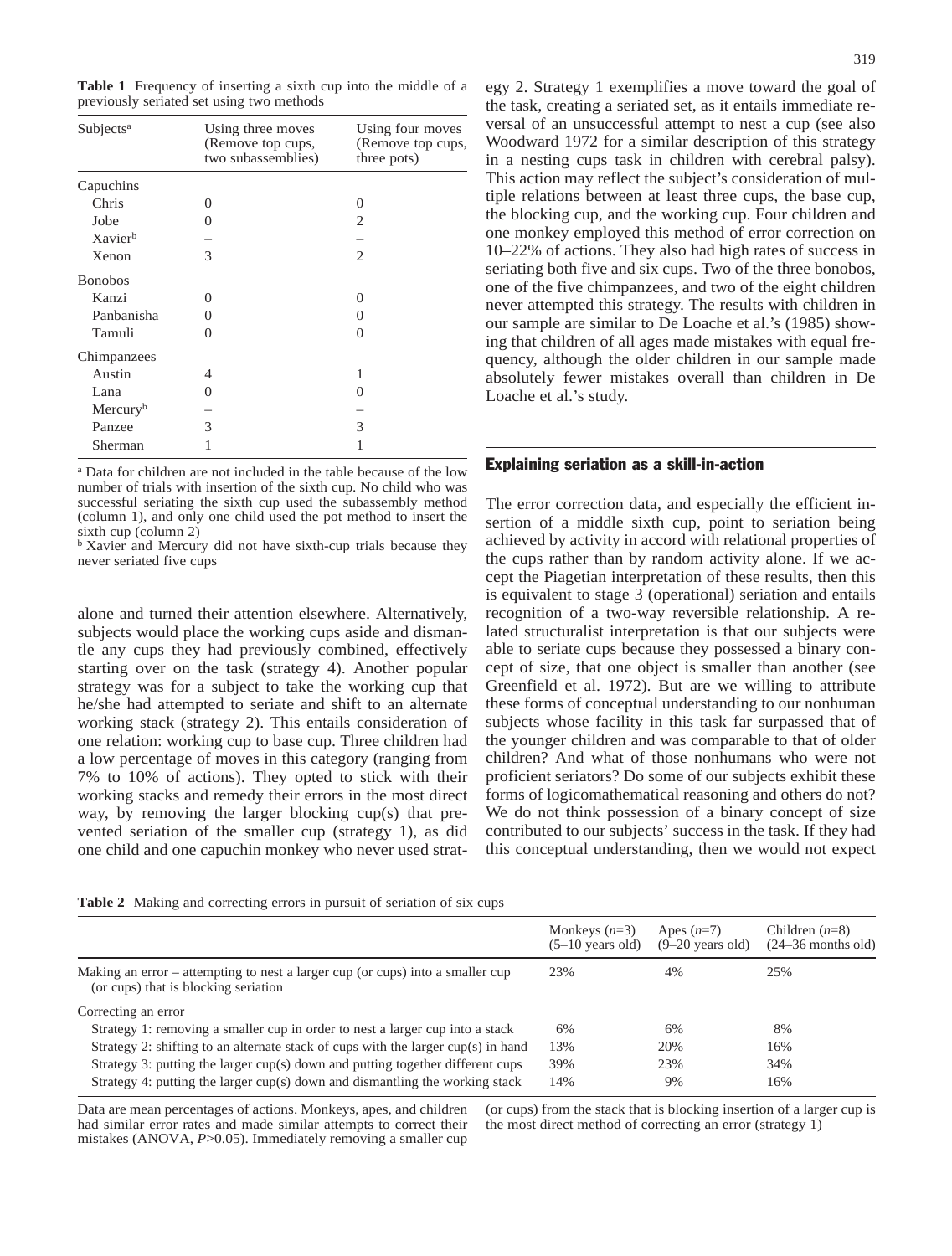to see this common action: to pot a middle cup into the seriated set, then immediately attempt to put the set as a unit into the smaller middle cup (J. Johnson-Pynn, personal observation). However, we cannot rule out a binary decision about action: put cup on top of set, put cup underneath set. An action-based explanation is rooted in a salient action pattern, rather than a mental comparison guided by symbolic knowledge of a structural representation of smaller versus larger. This notion is consistent with Langer's (1980) assertion that the origins of logical operations arise from the relational coordination of physical and spatiotemporal movement patterns.

An explanation grounded in presence or absence, or in emerging use, of constructs such as reversibility or a binary concept of size as a basis for operational thought is an insufficient explanation for how individuals, human and nonhuman, master the skill of seriating objects. This is because a purely structuralist explanation (e.g., relying on the individual comprehending reversibility or not) describes rather than explains the course of the development of seriation.

The theoretical perspective on development of skill-inaction (e.g., Bernstein 1967; Manoel and Connolly 1997) offers an explanation for how seriation skill emerges and develops without reliance on purely abstract or symbolic thought (see also van Gelder 1998 for a related discussion on the primacy of perception in cognition). This approach emphasizes the individual's developing abilities to obtain and use relevant perceptual information to monitor ongoing action and plan upcoming action. Thus, the improvisational character of manual activity becomes the focus of analysis (Roberts and Ondrejko 1994). Different levels of action entail different levels of control and planning (Benson 1997). At the sensorimotor level, control of actions is continuous, such as by making postural adjustments or fine motor movements. On a more global level, control of actions is a step-like execution of individual movements or execution of a larger sequence of goal-oriented actions (Bidell and Fischer 1994; von Hofsten 1994).

Extending this framework to the nesting cup task, we can examine intentional and operational aspects of goaloriented motoric skill (following Connolly and Dalgleish's 1989 discussion of intentional and operational aspects of skill). Intentional aspects of skill, or *knowing what*, concern the subject's intention to combine and/or seriate the cups (i.e., the task requirements) and knowledge about the properties of the cups (e.g., cups can be nested or stacked). Operational aspects, or *knowing how*, are concerned with grasping, holding, and carrying cups (e.g., grip patterns and hand use), controlling the orientation of cups relative to each other, and making stable structures with cups. Manual dexterity of the 11- and, to some extent, 16-month-old children may have been hampered by the struggle to maintain balance while sitting upright and reaching for cups to put into working stacks. Conversely, manual dexterity and postural control could have contributed to the success of our nonhuman subjects by constraining the degrees of freedom they had to manage in this task compared to the younger children. In other



**Fig. 4** Kanzi (*P. paniscus*) uses his foot to hold a cup in the workspace while manipulating other cups with his hands

words, our nonhuman subjects were more practiced with their bodies than the children we worked with. To illustrate, several subjects used other parts of their bodies when assembling structures with the cups. Kanzi (*P. paniscus*) often used his feet to stabilize the cups (see Fig. 4), and Xenon (*C. apella*) was observed using several body parts simultaneously to hold and move cups, including his hands, feet, mouth, and tail. The variability and flexibility that characterized the motoric activity of our nonhuman subjects could have aided them in attending to action–outcome linkages and in coordinating actions to attain the unified goal of making a single seriated structure. Thus, prospective control of actions at these different levels contributes to seriation success, rather than, or in addition to, the inferred presence or absence of a logical representational structure such as reversibility. In any case, consideration of the physical as well as psychological status of the individual gives the skill-in-action model greater explanatory power over the traditional Piagetian approach. Others (e.g., Vauclair 1984; Poti and Spinozzi 1994) comparing the ontogeny of object manipulation skills in children and nonhuman primates echo this assertion.

# A theoretical explanation for a relationship between hierarchical methods of combining nesting cups, seriation ability, and linguistic capacities

Greenfield et al. (1972) identified three distinct combinatorial methods that children employed when assembling seriated cups. In the pair method, two cups are nested or stacked. In the pot method, two or more cups are placed consecutively into or on top of a single cup (the pot). The subassembly method entails combining two or more cups that are placed as a unit (or subassembly) into or on top of one or more cups. Greenfield et al. (1972) observed that these three combinatorial strategies contributed differen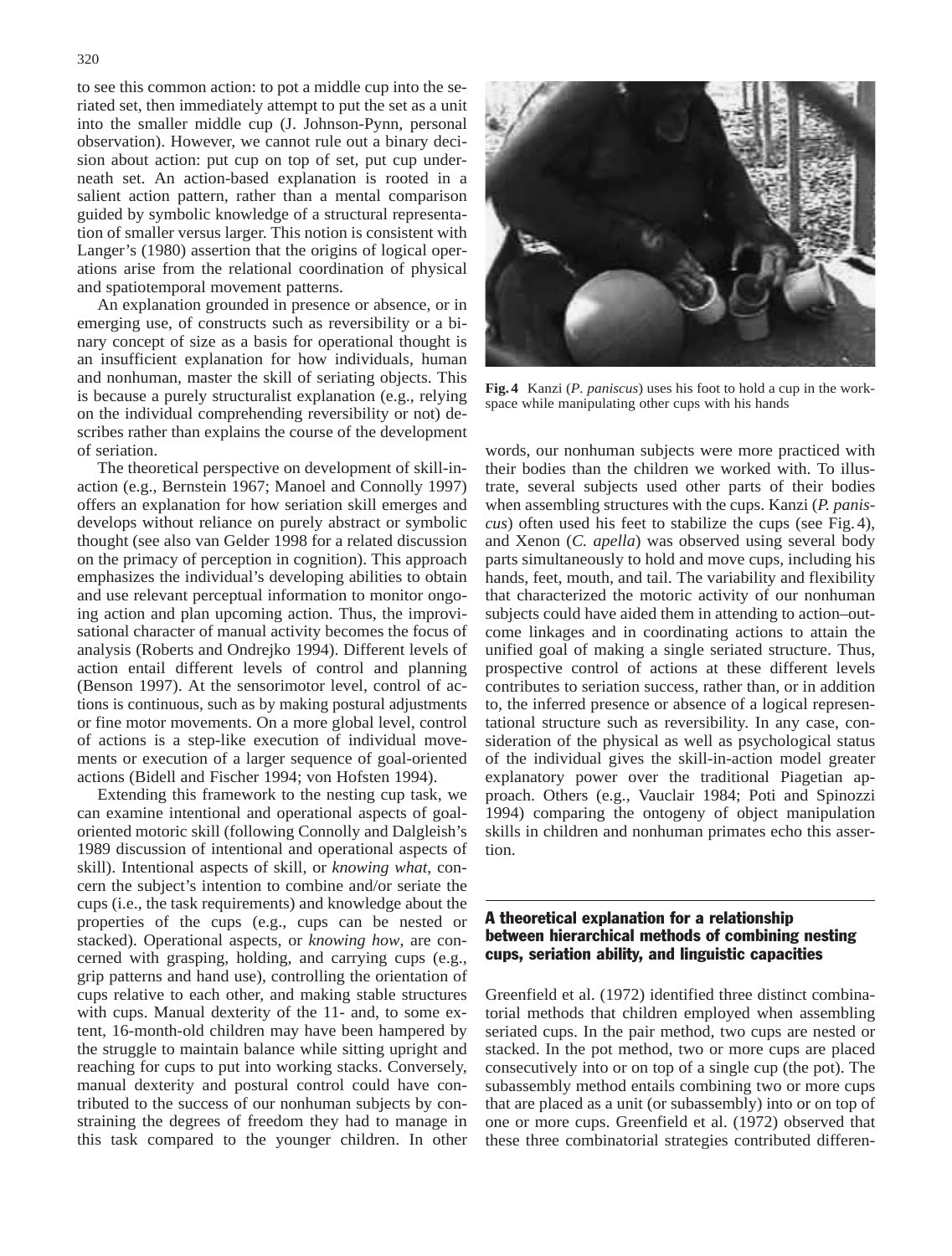**Fig. 5** *Cebus*, *Pan*, and 21-month-old children use subassembly (*Sub*) more often than 11- and 16-month-old children



tially to success in seriating a set of five nesting cups. Seriation success was related to use of the subassembly strategy, the only hierarchical combinatorial method. The authors argued that reliance on subassembly is evidence for two instantiations of reversibility. In subassembly, *role reversal* is evident when the cup that is acted on becomes the actor in the next movement sequence, such that cup 2 is first in a passive role (it receives cup 1) and then in an active role when the nested pair of cups 1 and 2 is put into a third cup (cup 3). To seriate using subassembly requires understanding a *two-way reversible relationship*. The recipient cup (cup 2) is both larger than the cup placed inside it (cup 1) and, as part of the resulting nested pair (cups 1 and 2), smaller than the cup it is placed into (cup 3).

The development of proficiency in seriation was linked to developmental differences in the hierarchical complexity of children's actions and in the development of reversibility (Greenfield et al. 1972). Greenfield (1991) also found parallels between children's combinatorial methods and patterns of phonological and grammatical constructions, suggesting the possibility of a neurally based developmental homology between language and instrumental action. The hypothesized relationship among hierarchical manipulation, seriation ability, and linguistic capacities generated from studies with human children leads to the prediction that children would demonstrate more hierarchically complex manipulative activity (i.e., subassembly), than apes or monkeys. Apes would be expected to use subassembly more than monkeys given that apes have demonstrated protogrammatical language and monkeys have not (Greenfield and Savage-Rumbaugh 1990, 1991). One might also expect that apes proficient at using lexigrams or symbols that stand for words would be more likely than non-language-trained apes to use subassembly, as the former are practiced at using hierarchical orderings of symbols in communication.

Research on apes' (*P. troglodytes* and *P. paniscus*, Matsuzawa 1991; Johnson-Pynn et al. 1999; Takeshita 1999) and monkeys' (*C. apella*, Westergaard and Suomi 1994; Johnson-Pynn et al. 1999) combinatorial activity with nesting cups has documented the use of pair, pot, and subassembly by all subjects. Hierarchical forms of manipulative activity with cups are well within nonhuman primates' abilities. The use of a hierarchically organized sequence of actions to combine cups is consistent with chimpanzees' and capuchins' strong propensity to manipulate and combine objects, especially in foraging contexts (Parker 1974; Parker and Gibson 1977; Fragaszy and Adams-Curtis 1991; Janson and Boinski 1992; McGrew 1992; Boesch and Boesch 1993). Examples of subassembly-type combinations include termite fishing in the Gombe community of chimpanzees, where a stick and termites are combined and moved as a unit into the chimpanzee's mouth (Goodall 1986). Using a towel to soak up liquid and bring it the mouth is a similar example in captive capuchins (Westergaard and Fragaszy 1987). A chimpanzee observed by Matsuzawa (1991) combined a supporting stone with an anvil stone to stabilize it before using a hammer stone to crack open an oil-palm nut, an example of hierarchical combination.

Apes and monkeys have been observed using subassembly to nest seriated cups more consistently than 11-, 16-, and 21-month-old children, although the dominant combinatorial method for monkeys, apes, and 21-monthold children was the pot method, where cups are added successively to a base cup (Fragaszy et al. 2002; see Fig. 5). Apes and monkeys did not differ in their use of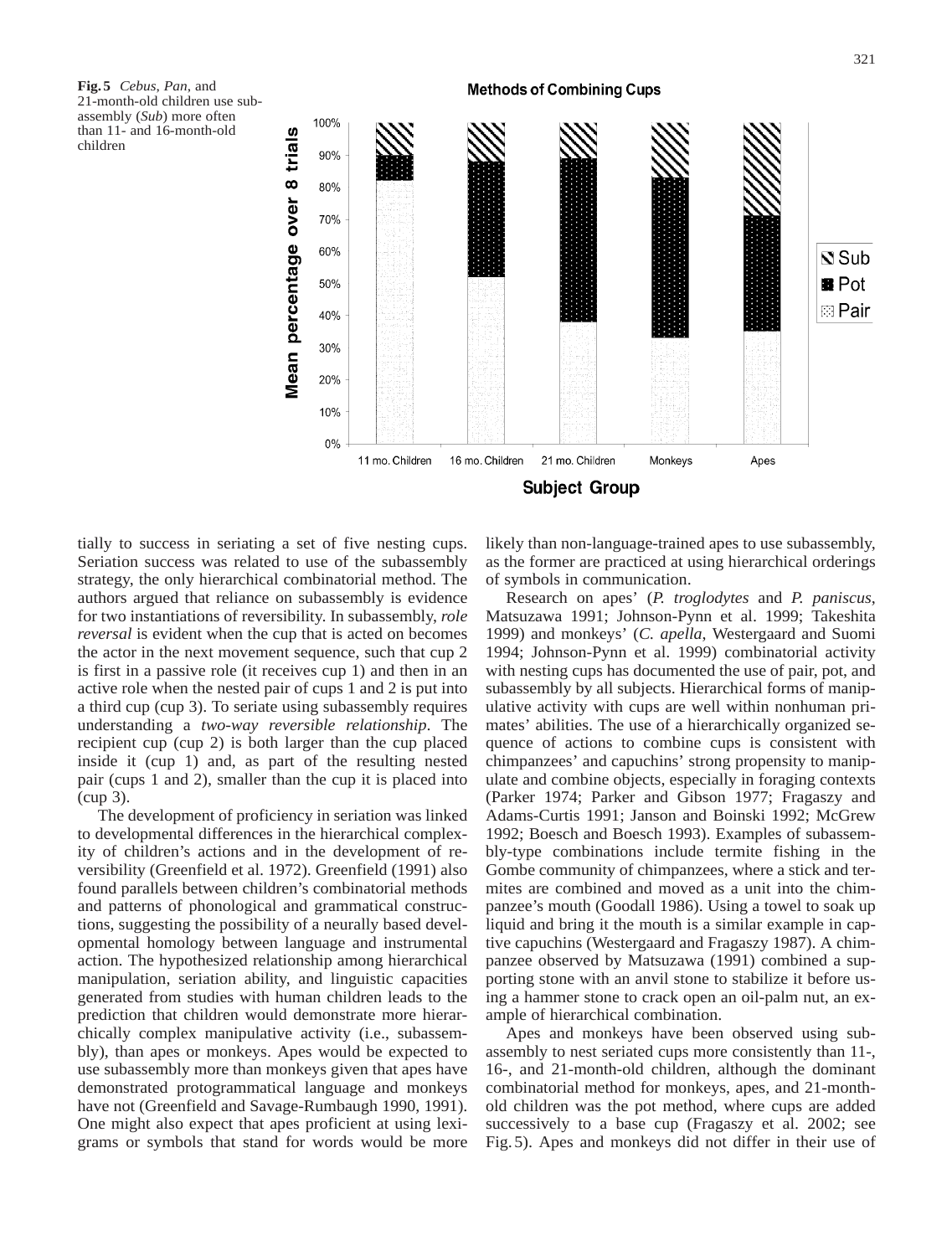these particular methods to combine cups, including subassembly (Johnson-Pynn et al. 1999). This finding coupled with the seriation data reported previously contradicts the prediction generated from Greenfield's (1991) theory, that children are more likely to use subassembly than nonhumans and that children should thus be more successful at seriation. The findings comparing languagetrained apes to non-language-trained apes are inconclusive. Consistent with Greenfield's theory, Matsuzawa (1991) reported a dominant subassembly strategy in two language-trained chimpanzees. Conversely, Johnson-Pynn et al. (1999) reported that no ape, regardless of language training, used subassembly as a dominant means to combine cups. Hence, whether combinatorial strategies manifest from an underlying structural capacity that is central to language acquisition remains an open question.

# Microdevelopment of combinatorial activity with objects: the importance of experience

Examination of empirical data from children, apes, and monkeys suggests to us that it may be unnecessary to link seriation with cognitive conceptions of reversibility or language capacities. Development of skill in seriation may be experientially driven, rather than conceptually driven. Microdevelopmental analysis of subjects' activity indicates that the complexity of combinatorial methods increases rapidly and is not dependent on an "all or nothing leap" from a stage where an individual lacks a concept of reversibility to a stage where an individual possesses a concept of reversibility. Adult apes and young adult monkeys shift to more complex combinatorial methods, including subassembly, over a series of as few as eight trials (Johnson-Pynn et al. 1999); a similar trend over the course of several trials occurs in children between the ages of 24 and 36 months. Young chimpanzees' (between 2 and 4 years of age) advancement from pairing cups to potting cups over the course of testing has been documented as well (Takeshita 1999). Corroborative evidence attesting to the importance of experience manipulating objects is also provided by Rosengart (2000), who observed a dramatic increase in subassembly use in capuchins in less than 2 days in an experiment designed to prompt the use of sophisticated action assemblages. These laboratory data concur with observations of wild infant chimpanzees (younger than 4 years of age) that show developmental increases in complex manipulation of stone tools in their attempts to crack open oil-palm nuts (Inoue-Nakamura and Matsuzawa 1997).

Along with experience, variety, flexibility, and perseverance in action appear to be key factors in nonhuman primates' and human children's success in seriating nesting cups (Fragaszy et al. 2002; H. Takeshita, personal communication). Seriating a set of nesting cups requires construction of a single standing structure from elements of differing sizes. This necessitates dynamic adaptation to task constraints involving the position of the cups in the

workspace, the subject's bodily control, and the properties of the cups themselves. In nesting cups, reliance on a single combinatorial strategy is less likely to result in seriation in comparison with flexible execution of cup combinations to achieve the goal. If one cup is nested out of order, ensuing difficulties are better addressed by using a combination of actions, which may involve pairing, potting, and subassembly. Likewise, adaptation of planned movement sequences in line with changing task constraints contributed to the chimpanzee Ai's success in the serial task of ordering numbers (Biro and Matsuzawa 1999). Reliance on a fixed set of specific movement sequences is not the hallmark of skilled action (Connolly and Dalgleish 1989). Rather, skill is characterized by dynamic adjustments to changing constraints.

The ability to order a set of objects by size is inextricably tied to the individual's physical system for manipulating objects, and younger inexperienced subjects faced greater challenges in this respect. It is also affected by a species' propensity to manipulate objects (Fragaszy and Adams-Curtis 1991). This factor most likely contributed to the success of *Pan* and *Cebus* in this seriation task. It is feasible that behavioral tendencies enable perceptual-motor learning and precede a cognitive logicomathematical conception of reversibility. This assertion is congruent with Langer's (1980) argument that the roots of logical cognition are pragmatic rather than symbolic, and that symbolic relations have their origins in transformational actions with objects such as composing and decomposing sets of objects.

Evidence for symbolic reasoning and reflective abstraction in nonhuman primates continues to be vigorously investigated in a variety of domains (e.g., Poti 1997; Boysen et al. 1999; Kuhlmeier et al. 1999; Spinozzi et al. 1999). Nonetheless, this review underscores the need to discuss emerging and developing cognitive abilities without strict reliance on complex mental representations or symbol systems as has been the traditional approach in developmental (Piaget 1969) and comparative developmental (Antinucci 1990) psychology, and in cognitive science (e.g., Fodor and Pylyshyn 1988; Newell 1990). Rather, we should turn our attention to explicating how cognitive abilities like seriation arise and stabilize through the coordination and integration of an individual's physical and psychological systems. This approach has greater explanatory power than structuralist or representational theories because the focus is on the process of transformation in the development of skilled action. The skill-inaction theory (e.g., Bernstein 1967; Manoel and Connolly 1997), part of the family of dynamic systems theories (e.g., Thelen and Smith 1994; van Gelder 1998), represents a promising step in this direction.

**Acknowledgements** We wish to acknowledge Duane Rumbaugh and Sue Savage-Rumbaugh (Georgia State University Language Research Center) for their support in data collection for the chimpanzees and bonobos. We thank Karen Brakke (Spelman College) and Patricia Greenfield (University of California at Los Angeles) for extensive discussions on the comparative research conducted with nonhuman primates and children. We are also grateful to Tetsuro Matsuzawa and Masaki Tomonaga (Kyoto University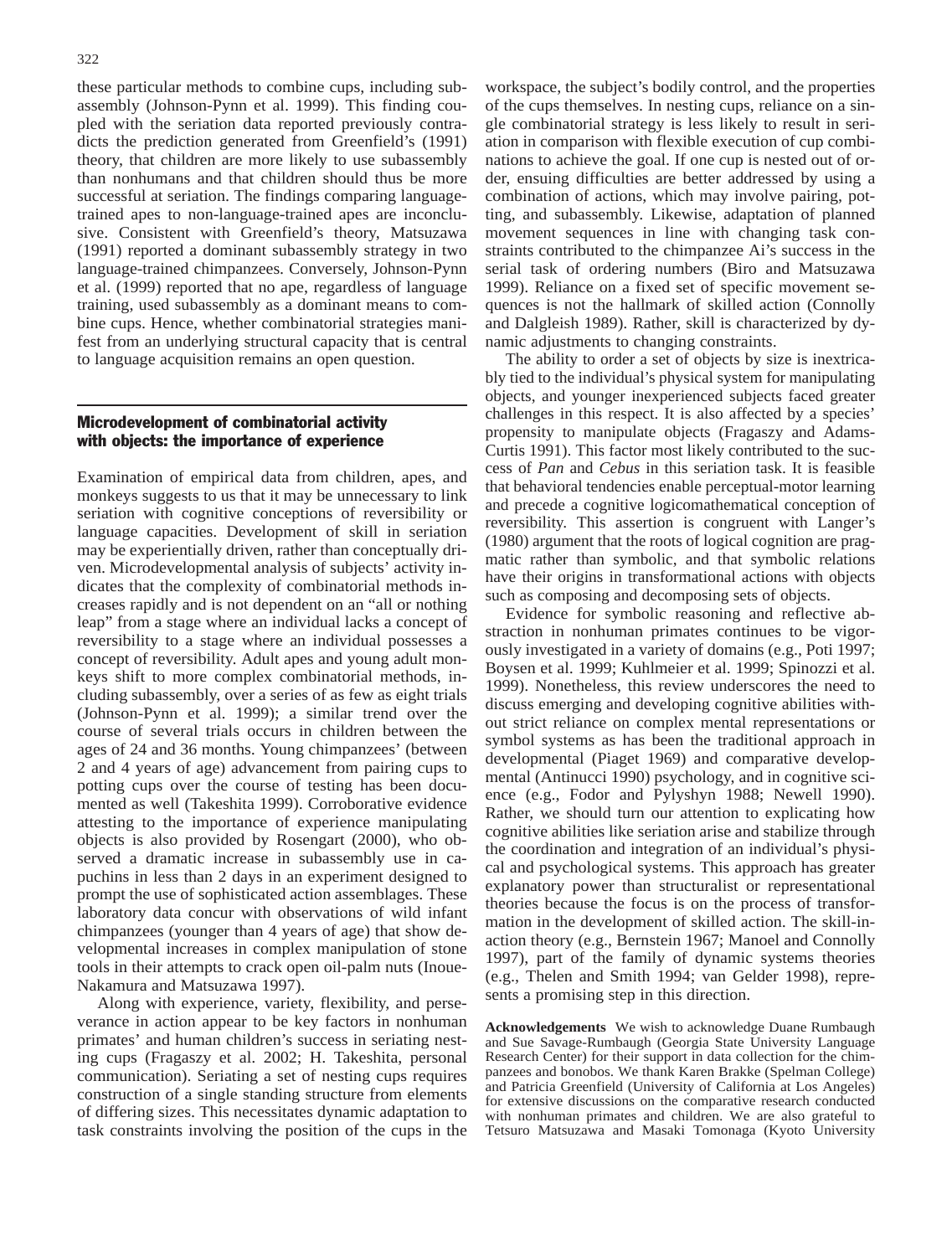Primate Research Center) for inviting us to contribute this manuscript. Grant HD06016 from the National Institute of Child Health and Human Development to Georgia State University supported the research reported here. All research conducted with human and nonhuman subjects complied with U.S. law.

### References

- Antinucci F (1990) The comparative study of cognitive ontogeny in four primate species. In: Taylor Parker S, Gibson K (eds) "Language" and intelligence in monkeys and apes: comparative developmental perspectives. Cambridge University Press, New York, pp 151–171
- Benson J (1997) The development of planning: it's about time. In: Friedman SL, Kofsky Scholnick E (eds) The developmental psychology of planning: why, how, and when do we plan? Erlbaum, Mahwah, N.J., pp 43–75
- Bernstein N (1967) The control and regulation of movement. Pergamon, London
- Bidell T, Fisher K (1994) Developmental transitions in children's early on-line planning. In: Haith MM, Bensen JB, Roberts RJ Jr, Pennington BF (eds) The development of future-oriented processes. University of Chicago Press, Chicago, pp 141–175
- Biro D, Matsuzawa T (1999) Numerical ordering in a chimpanzee (*Pan troglodytes*): planning, executing, monitoring. J Comp Psychol 113:178–185
- Boesch C, Boesch H (1993) Different hand postures for pounding nuts with hammers by wild chimpanzees. In: Preuschoft H, Chivers D (eds) Hands of primates. Springer, Berlin Heidelberg New York, pp 31–43
- Boysen S, Mukobi K, Bernston G (1999) Overcoming response bias using symbolic representations of number by chimpanzees (*Pan troglodytes*). Anim Learn Behav 27:229–235
- Bruner J (1973) Organization of early skilled action. Child Dev 44:1–11
- Case R (1985) Intellectual development: birth to adulthood. Academic Press, Orlando, Fla.
- Case R (1991) The mind's staircase: exploring the conceptual underpinnings of children's thought and knowledge. Erlbaum, Hillsdale, N.J.
- Ciancio D, Sadovsky A, Malabonga V, Trueblood L, Pasnak R (1999) Teaching classification and seriation to preschoolers. Child Study J 29:193–205
- Connolly K, Dalgleish M (1989) The emergence of tool-using skill in infancy. Dev Psychol 25:894–912
- DeLoache J, Sugarman S, Brown A (1985) The development of error correction strategies in young children's manipulative play. Child Dev 56:928–939
- Fenson L, Kagan J, Kearsley R, Zelazo P (1976) The developmental progression of manipulative play in the first two years. Child Dev 47:232–236
- Fodor JA, Pylyshyn Z (1988) Connectionism and cognitive architecture: a critical analysis. Cognition 28:3–71
- Fragaszy DM, Adams-Curtis LE (1991) Generative aspects of manipulation in tufted capuchin monkeys (*Cebus apella*). J Comp Psychol 105:187–197
- Fragaszy DM, Galloway AT, Johnson-Pynn J, Brakke K (2002) The sources of skill in seriating cups in children, monkeys, and apes. Dev Sci 5 (in press)
- Gelder T van (1998) The dynamical hypothesis in cognitive science. Behav Brain Sci 21:615–665
- Gibson E (1987) Introductory essay: what does infant perception tell us about theories of perception? J Exp Psychol 13:515–523
- Gibson E (1988) Exploratory behavior in the development of perceiving, acting, and the acquiring of knowledge. Annu Rev Psychol 39:1–41
- Goodall J (1986) The chimpanzees of Gombe. Harvard University Press, Cambridge, Mass
- Gould SJ (1977) Ontogeny and phylogeny. Harvard University Press, Cambridge, Mass
- Greenfield P (1991) Language, tools, and brain: the ontogeny and phylogeny of hierarchically organized sequential behavior. Behav Brain Sci 14:531–595
- Greenfield P, Savage-Rumbaugh ES (1990) Grammatical combination in *Pan paniscus*: processes of learning and invention in the evolution and development of language. In: Parker S, Gibson K (eds) "Language" and intelligence in monkeys and apes: comparative developmental perspectives. Cambridge University Press, Cambridge, pp 540–578
- Greenfield P, Savage-Rumbaugh ES (1991) Imitation, grammatical development, and the invention of protogrammar. In: Krasnegor N, Rumbaugh D, Studdert-Kennedy M, Schiefelbusch R (eds) Biological and behavioral determinants of language development. Erlbaum, Hillsdale, N.J., pp 235–258
- Greenfield P, Nelson K, Saltzman E (1972) The development of rulebound strategies for manipulating seriated cups: a parallel between action and grammar. Cognit Psychol 3:291–310
- Hofsten C von (1994) Planning and perceiving what is going to happen next. In: Haith MM, Bensen JB, Roberts RJ Jr, Pennington BF (eds) The development of future-oriented processes. University of Chicago Press, Chicago, pp 63–85
- Inhelder B, Piaget J (1964) The early growth of logic in the child: classification and seriation. Norton, New York
- Inoue-Nakamura N, Matsuzawa T (1997) Development of stone tool-use by wild chimpanzees (*Pan troglodytes*). J Comp Psychol 111:159–173
- Janson C, Boinski S (1992) Morphological and behavioral adaptations for foraging in generalist primates: the case of the Cebines. Am J Phys Anthropol 88:483–498
- Johnson-Pynn J, Fragaszy D, Hirsh E, Brakke K, Greenfield P (1999) Strategies used to combine seriated cups by chimpanzees (*Pan troglodytes*), bonobos, (*Pan paniscus*), and capuchins (*Cebus apella*). J Comp Psychol 113:137–148
- Kuhlmeier V, Boysen S, Mukobi K (1999) Scale-model comprehension by chimpanzees (*Pan troglodytes*). J Comp Psychol 113:396–402
- Langer J (1980) The origins of logic: six to twelve months. Academic Press, New York
- Manoel E, Connolly K (1997) Variability and stability in the development of skilled actions. In: Connolly K, Forssberg H (eds) Neurophysiology and neuropsychology of motor development. Cambridge University Press, Cambridge, pp 286–318
- Matsuzawa T (1991) Nesting cups and metatools in chimpanzees. Behav Brain Sci 14:564
- McCall R (1974) Exploratory manipulation and play in the human infant. Monogr Soc Res Child Dev 39 (serial no. 155)
- McGrew W (1992) Chimpanzee material culture. Cambridge University Press, Cambridge
- Mignault C (1985) Transition between sensorimotor and symbolic activites in nursery-reared chimpanzees (*Pan troglodytes*). J Hum Evol 14:747–758
- Newell A (1990) Unified theories of cognition. Harvard University Press, Cambridge, Mass.
- Parker CE (1974) Behavioral diversity in ten species of nonhuman primates. J Comp Physiol Psychol 87:930–937
- Parker S, Gibson K (1977) Object manipulation, tool use and sensorimotor intelligence as feeding adaptations in *Cebus* monkeys and great apes. J Hum Evol 6:623–641
- Piaget J (1969) The child's conception of number. Routledge & Kegan Paul, London
- Piaget J, Inhelder B (1969) The psychology of the child. Basic Books, New York
- Poti P (1997) Logical studies of young chimpanzees' spontaneous object grouping. Int J Primatol 18:33–59
- Poti P, Spinozzi G (1994) Early sensory development in chimpanzees (*Pan troglodytes*). J Comp Psychol 108:93–103
- Roberts R Jr, Ondrejko M (1994) Perception, action, & skill: looking ahead to meet the future. In: Haith MM, Bensen JB, Roberts RJ Jr, Pennington BF (eds) The development of futureoriented processes. University of Chicago Press, Chicago, pp 87–117